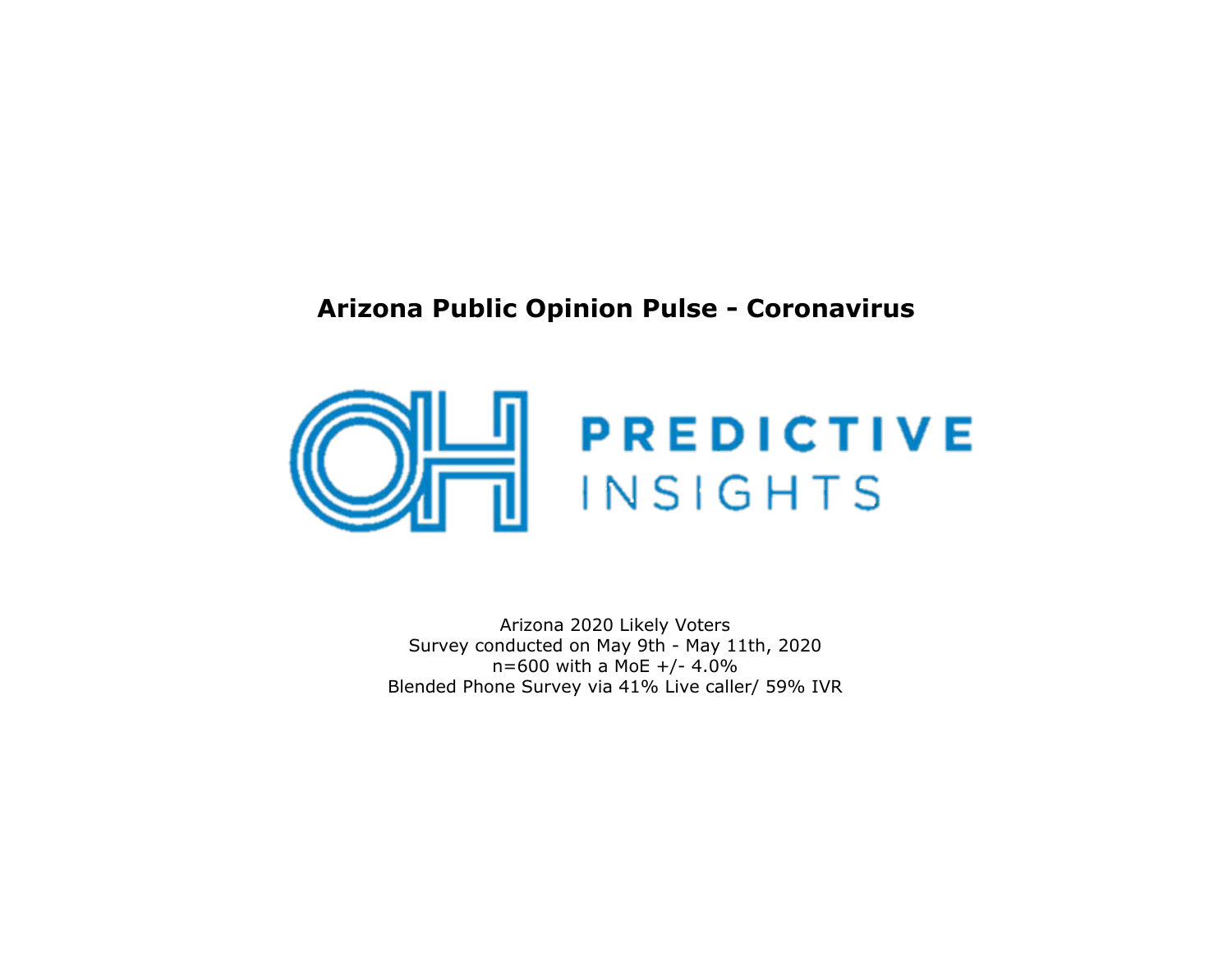### Sample Summary

#### Gender

|                        | <b>Total</b> |
|------------------------|--------------|
| Sample Size            | 600          |
| М<br>Count<br>Column % | 290<br>48%   |
| Count<br>Column %      | 310<br>52%   |

### Age

|                                | <b>Total</b> |
|--------------------------------|--------------|
| Sample Size                    | 600          |
| 18-34<br>Count<br>Column %     | 73<br>12%    |
| $35 - 44$<br>Count<br>Column % | 79<br>13%    |
| $45 - 54$<br>Count<br>Column % | 100<br>17%   |
| 55-64<br>Count<br>Column %     | 126<br>21%   |
| $65+$<br>Count<br>Column %     | 222<br>37%   |

## Region

|                                      | <b>Total</b> |
|--------------------------------------|--------------|
| Sample Size                          | 600          |
| <b>Maricopa</b><br>Count<br>Column % | 366<br>61%   |
| Pima<br>Count<br>Column %            | 96<br>16%    |
| <b>Rural</b><br>Count<br>Column %    | 138<br>23%   |

#### Generated on May 12, 2020

## Party

|                          | <b>Total</b> |
|--------------------------|--------------|
| Sample Size              | 600          |
| Dem                      |              |
| Count<br>Column %        | 204<br>34%   |
|                          |              |
| Ind<br>Count<br>Column % | 162<br>27%   |
| Rep                      |              |
| Count<br>Column %        | 234<br>39%   |

## Ethnicity

|                                   | <b>Total</b> |
|-----------------------------------|--------------|
| Sample Size                       | 600          |
| White<br>Count<br>Column %        | 365<br>61%   |
| Hisp/Latino<br>Count<br>Column %  | 112<br>19%   |
| <b>Other</b><br>Count<br>Column % | 123<br>21%   |

### Education

|                                                 | <b>Total</b> |
|-------------------------------------------------|--------------|
| Sample Size                                     | 600          |
| <b>High School or Less</b><br>Count<br>Column % | 114<br>19%   |
| <b>Some College</b><br>Count<br>Column %        | 180<br>30%   |
| <b>College Graduate</b><br>Count<br>Column %    | 210<br>35%   |
| <b>Post Grad</b><br>Count<br>Column %           | 96<br>16%    |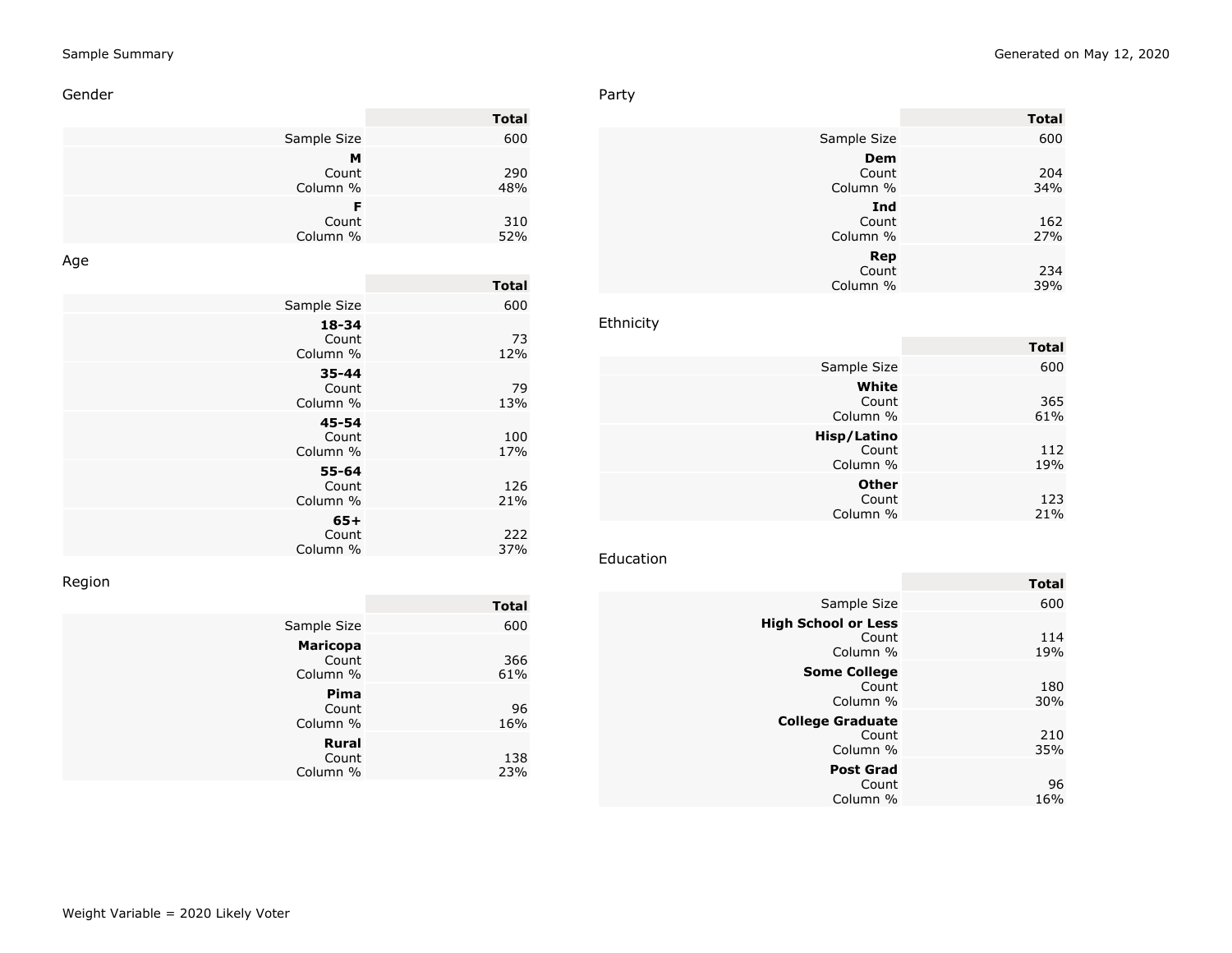## Table of contents

## **Survey**

| Q) Which worries you more about responding to the coronavirus and restrictions that require most Arizonans to shelter in place and only leave their homes |  |
|-----------------------------------------------------------------------------------------------------------------------------------------------------------|--|
|                                                                                                                                                           |  |
|                                                                                                                                                           |  |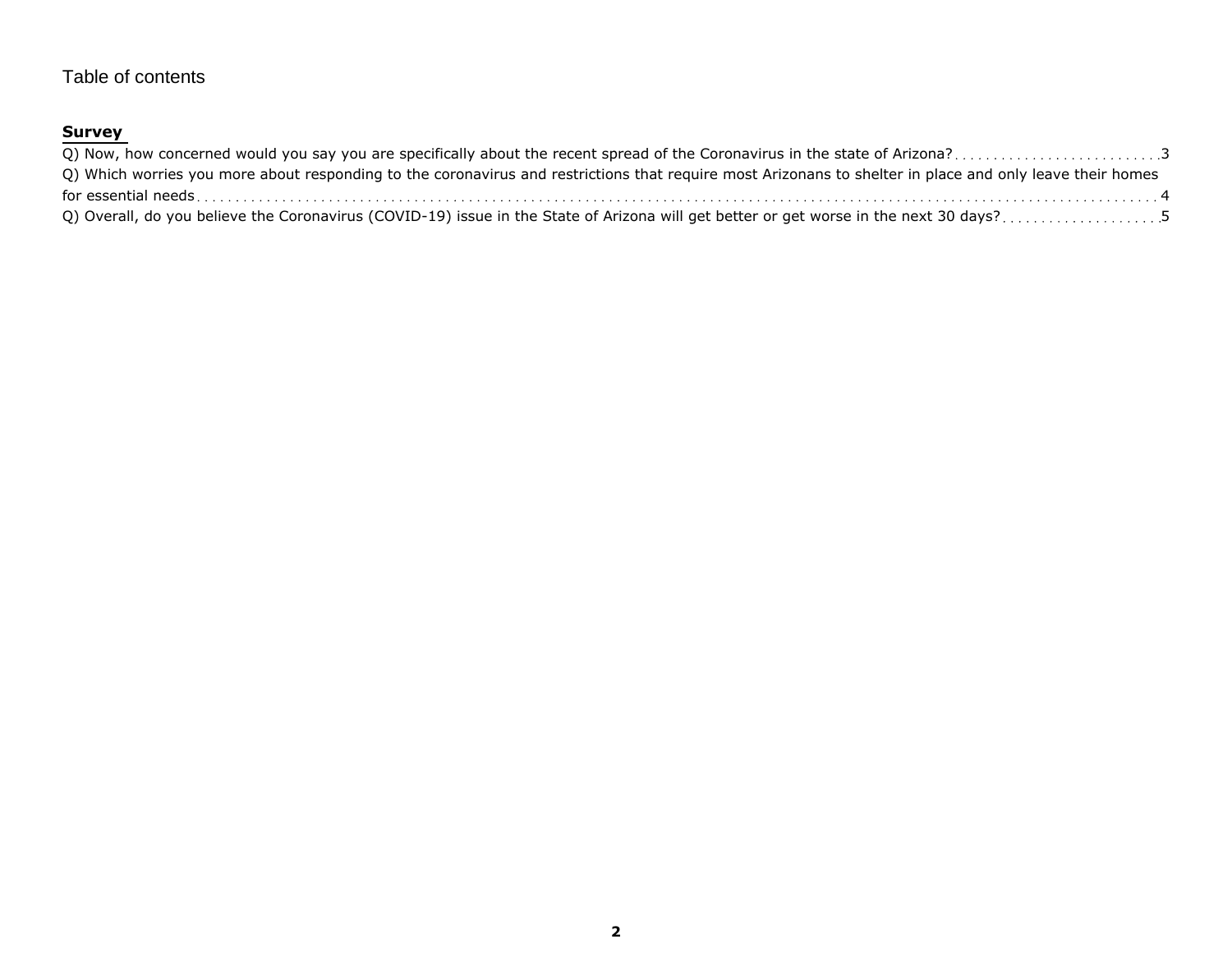<span id="page-3-0"></span>*\* Percentages may not add up to 100 due to rounding*

Q) Now, how concerned would you say you are specifically about the recent spread of the Coronavirus in the state of Arizona?

|                                                            |            | Gender     |            | Region     |              |           |           | Age        |                      |               |              | Party      |           |           | <b>Ethnicity</b> |            |                 |              |  |  |
|------------------------------------------------------------|------------|------------|------------|------------|--------------|-----------|-----------|------------|----------------------|---------------|--------------|------------|-----------|-----------|------------------|------------|-----------------|--------------|--|--|
|                                                            | Total      | M          | F.         | Total      | Marico<br>pa | Pima      | Rural     | Total      | 54 or<br><b>Less</b> | 55 or<br>more | <b>Total</b> | Dem        | Ind       | Rep       | Total            | White      | Hisp/<br>Latino | <b>Other</b> |  |  |
| Sample Size                                                | 600        | 290        | 310        | 600        | 366          | 96        | 138       | 600        | 252                  | 348           | 600          | 204        | 162       | 234       | 600              | 365        | 112             | 123          |  |  |
| <b>Extremely Concerned</b><br>Count<br>Column %            | 241<br>40% | 113<br>39% | 128<br>41% | 241<br>40% | 146<br>40%   | 41<br>43% | 54<br>39% | 241<br>40% | 80<br>32%            | 161<br>46%    | 241<br>40%   | 128<br>63% | 65<br>40% | 49<br>21% | 241<br>40%       | 130<br>36% | 55<br>49%       | 57<br>46%    |  |  |
| <b>Moderately</b><br><b>Concerned</b><br>Count<br>Column % | 129<br>21% | 56<br>19%  | 73<br>24%  | 129<br>21% | 89<br>24%    | 21<br>22% | 19<br>14% | 129<br>21% | 66<br>26%            | 63<br>18%     | 129<br>21%   | 38<br>19%  | 42<br>26% | 49<br>21% | 129<br>21%       | 99<br>27%  | 15<br>14%       | 14<br>12%    |  |  |
| <b>Somewhat concerned</b><br>Count<br>Column %             | 91<br>15%  | 48<br>16%  | 44<br>14%  | 91<br>15%  | 45<br>12%    | 11<br>12% | 36<br>26% | 91<br>15%  | 43<br>17%            | 49<br>14%     | 91<br>15%    | 15<br>7%   | 26<br>16% | 50<br>21% | 91<br>15%        | 52<br>14%  | 17<br>16%       | 22<br>18%    |  |  |
| <b>Slightly Concerned</b><br>Count<br>Column %             | 86<br>14%  | 50<br>17%  | 36<br>12%  | 86<br>14%  | 57<br>16%    | 15<br>15% | 14<br>10% | 86<br>14%  | 34<br>13%            | 52<br>15%     | 86<br>14%    | 20<br>10%  | 17<br>10% | 49<br>21% | 86<br>14%        | 49<br>13%  | 16<br>14%       | 21<br>17%    |  |  |
| <b>Not At All Concerned</b><br>Count<br>Column %           | 51<br>9%   | 23<br>8%   | 29<br>9%   | 51<br>9%   | 27<br>7%     | 8<br>8%   | 16<br>12% | 51<br>9%   | 29<br>12%            | 22<br>6%      | 51<br>9%     | 4<br>2%    | 12<br>7%  | 36<br>15% | 51<br>9%         | 34<br>9%   | 8<br>8%         | 9<br>7%      |  |  |
| <b>Refused</b><br>Count<br>Column %                        | 0%         | $0\%$      | 0<br>$0\%$ | 0%         | 0%           | 0<br>0%   | 0<br>0%   | 0%         | 0<br>$0\%$           | 0%            | 0%           | 0<br>$0\%$ | 0%        | 0%        | 0%               | 0%         | 0<br>$0\%$      | $1\%$        |  |  |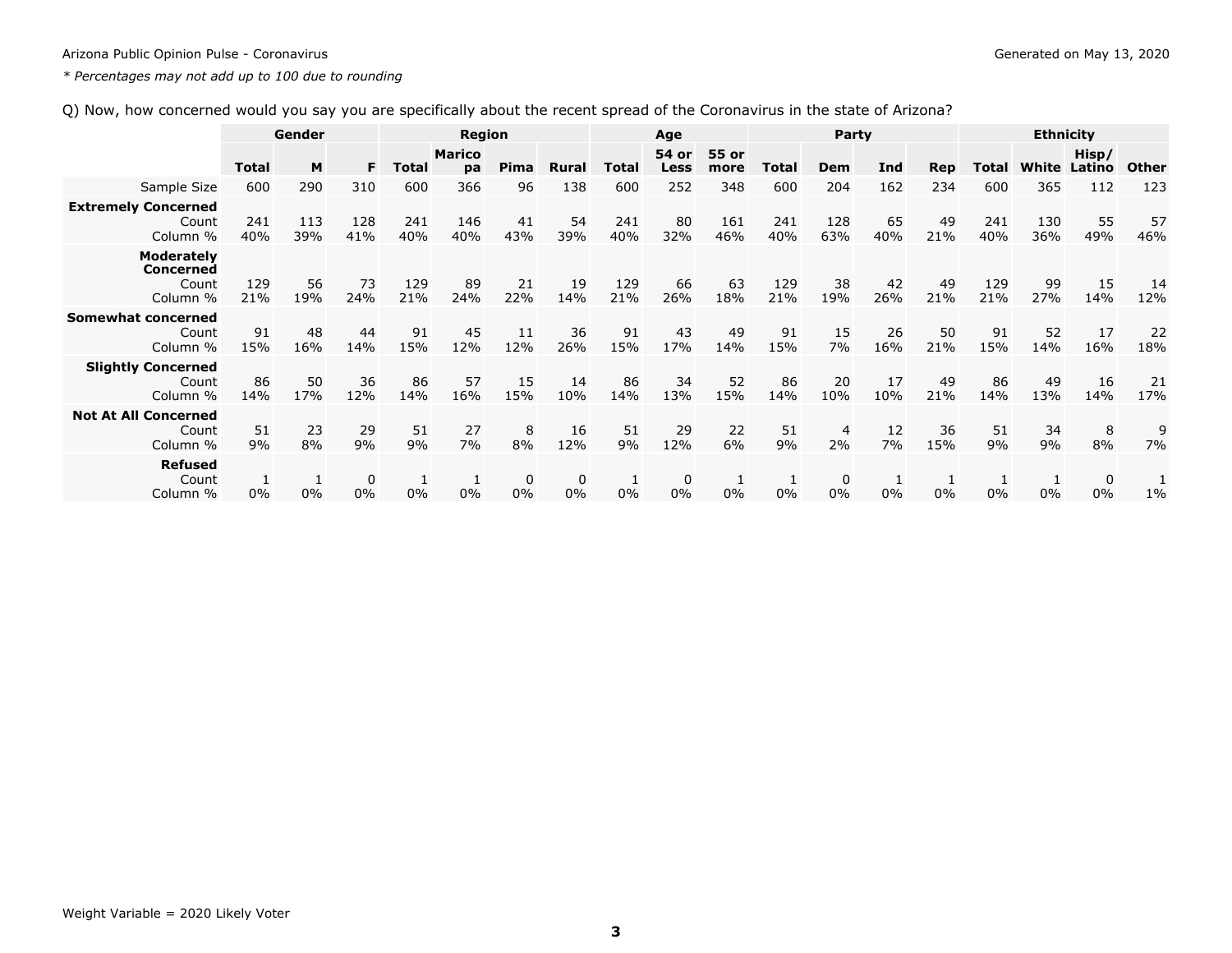<span id="page-4-0"></span>*\* Percentages may not add up to 100 due to rounding*

Q) Which worries you more about responding to the coronavirus and restrictions that require most Arizonans to shelter in place and only leave their homes for essential needs

|                                               | Gender       |            |            | <b>Region</b> |              |            |           | Age          |               |               |            | Party      |           |            | <b>Ethnicity</b> |            |                 |           |  |  |
|-----------------------------------------------|--------------|------------|------------|---------------|--------------|------------|-----------|--------------|---------------|---------------|------------|------------|-----------|------------|------------------|------------|-----------------|-----------|--|--|
|                                               | <b>Total</b> | M          | F.         | Total         | Marico<br>pa | Pima       | Rural     | <b>Total</b> | 54 or<br>Less | 55 or<br>more | Total      | Dem        | Ind       | Rep        | Total            | White      | Hisp/<br>Latino | Other     |  |  |
| Sample Size                                   | 600          | 290        | 310        | 600           | 366          | 96         | 138       | 600          | 252           | 348           | 600        | 204        | 162       | 234        | 600              | 365        | 112             | 123       |  |  |
| Move too quickly<br>Count<br>Column %         | 311<br>52%   | 145<br>50% | 165<br>53% | 311<br>52%    | 198<br>54%   | 55<br>57%  | 58<br>42% | 311<br>52%   | 144<br>57%    | 167<br>48%    | 311<br>52% | 152<br>75% | 96<br>59% | 62<br>27%  | 311<br>52%       | 203<br>55% | 51<br>45%       | 57<br>46% |  |  |
| Take too long<br>Count<br>Column %            | 194<br>32%   | 97<br>33%  | 97<br>31%  | 194<br>32%    | 112<br>31%   | 26<br>27%  | 57<br>41% | 194<br>32%   | 96<br>38%     | 98<br>28%     | 194<br>32% | 24<br>12%  | 41<br>25% | 130<br>56% | 194<br>32%       | 118<br>32% | 42<br>38%       | 34<br>28% |  |  |
| <b>Unsure/No Opinion</b><br>Count<br>Column % | 88<br>15%    | 45<br>15%  | 44<br>14%  | 88<br>15%     | 51<br>14%    | 15<br>16%  | 23<br>16% | 88<br>15%    | 11<br>5%      | 77<br>22%     | 88<br>15%  | 27<br>13%  | 20<br>12% | 42<br>18%  | 88<br>15%        | 44<br>12%  | 18<br>17%       | 26<br>21% |  |  |
| <b>Refused</b><br>Count<br>Column %           | $1\%$        | $1\%$      | $1\%$      | $1\%$         | 6<br>2%      | 0<br>$0\%$ | 0<br>0%   | $1\%$        | 0<br>$0\%$    | 6<br>2%       | $1\%$      | $0\%$      | 6<br>4%   | 0<br>0%    | $1\%$            | $0\%$      | 0<br>$0\%$      | 4%        |  |  |